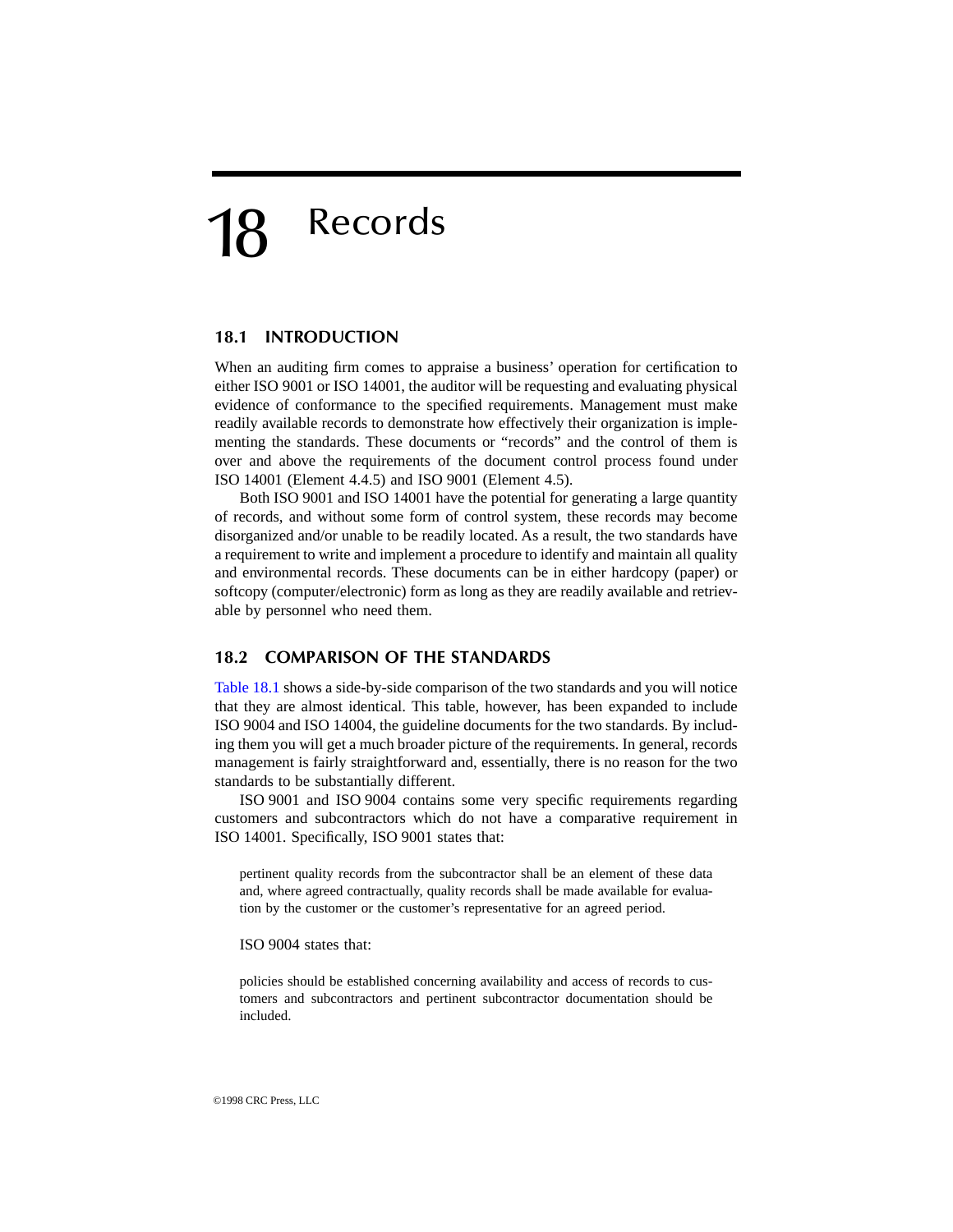<span id="page-1-0"></span>

| ISO 9001                                                                           |                                                         | <b>ISO 9004</b>                                                                   |                                                  | <b>ISO 14001</b>                                                |                                         | <b>ISO 14004</b>         |                                          |
|------------------------------------------------------------------------------------|---------------------------------------------------------|-----------------------------------------------------------------------------------|--------------------------------------------------|-----------------------------------------------------------------|-----------------------------------------|--------------------------|------------------------------------------|
| <b>Section</b>                                                                     | Requirement                                             | <b>Section</b>                                                                    | Requirement                                      | <b>Section</b>                                                  | <b>Requirement</b>                      | <b>Section</b>           | Requirement                              |
| The supplier shall establish and<br>maintain documented procedures for<br>$\cdots$ |                                                         | The supplier shall establish and maintain<br>documented procedures as a means for |                                                  | The organization shall establish and<br>maintain procedures for |                                         | The key features include |                                          |
| 4.16(i)                                                                            | identification                                          | 17.1                                                                              | identification                                   | 4.5.3(i)                                                        | identification                          | 4.4.4                    | identification                           |
| 4.16(i)                                                                            | maintenance and                                         | 17.1                                                                              | maintenance                                      | 4.5.3(i)                                                        | maintenance and                         | 4.4.4                    | maintenance                              |
| 4.16(i)                                                                            | disposition of quality<br>records.                      | 17.1                                                                              | disposition of pertinent quality<br>records      | 4.5.3(i)                                                        | disposition of<br>environmental records | 4.4.4                    | disposition                              |
| 4.16(i)                                                                            | collection, indexing,<br>access, filing, storage        | 17.1                                                                              | collection, indexing, access,<br>filing, storage |                                                                 |                                         | 4.4.4                    | collection, indexing,<br>filing, storage |
| Pertinent quality records from                                                     |                                                         |                                                                                   |                                                  | These records shall include                                     |                                         |                          |                                          |
| $4.16$ (ii)                                                                        | the subcontractor shall be<br>an element of these data. |                                                                                   |                                                  | 4.5.3(i)                                                        | training records and                    |                          |                                          |
|                                                                                    |                                                         |                                                                                   |                                                  | 4.5.3(i)                                                        | the results of audits and               |                          |                                          |
|                                                                                    |                                                         |                                                                                   |                                                  | 4.5.3(i)                                                        | reviews                                 |                          |                                          |
| All quality records shall be                                                       |                                                         | All documentation should be                                                       |                                                  | Environmental records shall be                                  |                                         |                          |                                          |
| $4.16$ (iii)                                                                       | legible                                                 | 17.3                                                                              | legible                                          | $4.5.3$ (ii)                                                    | legible                                 |                          |                                          |
|                                                                                    |                                                         | 17.3                                                                              | readily identifiable                             | $4.5.3$ (ii)                                                    | identifiable and                        |                          |                                          |
|                                                                                    |                                                         |                                                                                   |                                                  | $4.5.3$ (ii)                                                    | traceable                               |                          |                                          |
|                                                                                    |                                                         | 17.3                                                                              | dated, clean                                     |                                                                 |                                         |                          |                                          |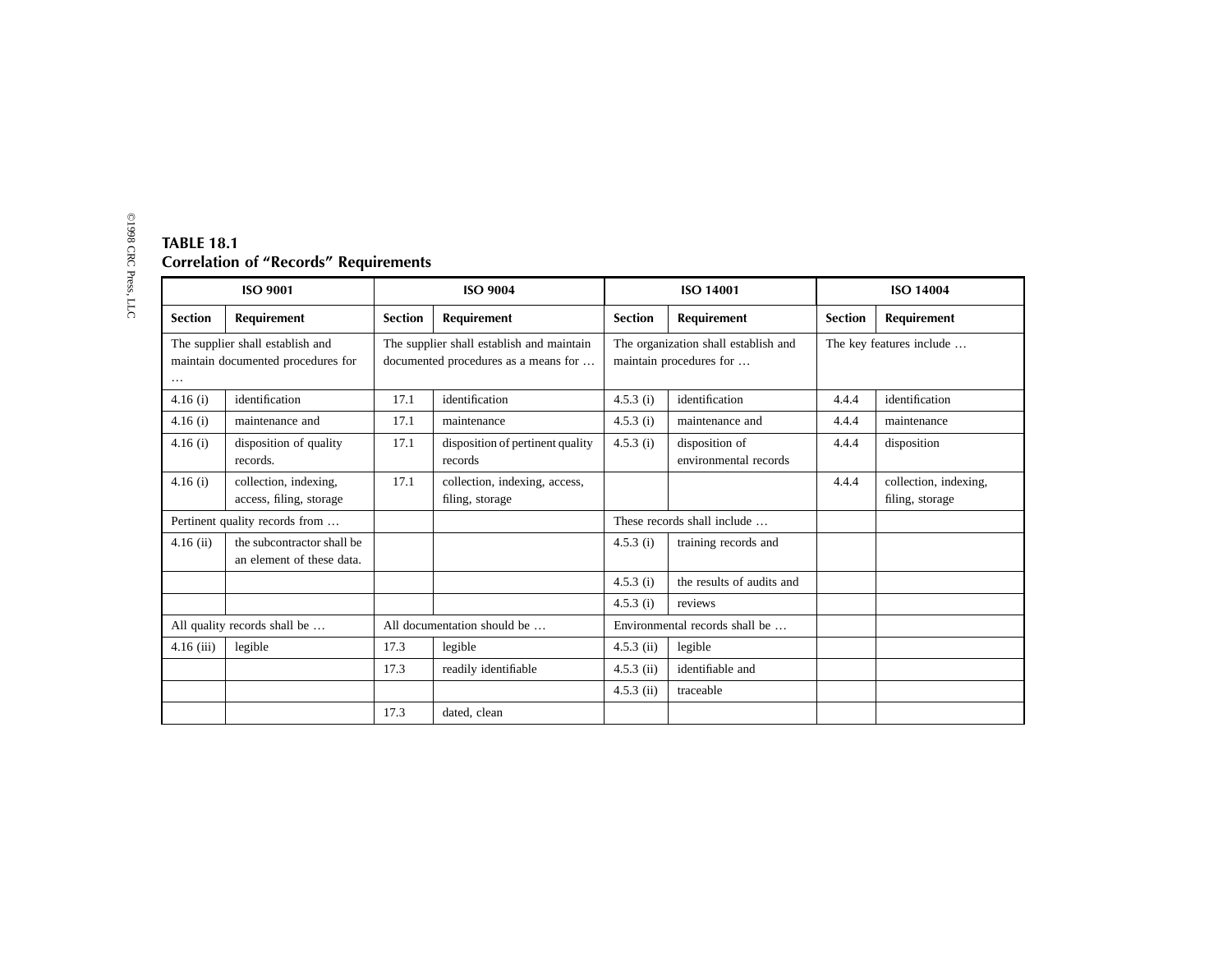|                                          |                           |                                          |                                  |                                | Environmental records shall be |       |           |
|------------------------------------------|---------------------------|------------------------------------------|----------------------------------|--------------------------------|--------------------------------|-------|-----------|
| $4.16$ (iii)                             | stored and                |                                          |                                  | $4.5.3$ (ii)                   | stored and                     |       |           |
| $4.16$ (iii)                             | retained                  | 17.3                                     | maintained                       | $4.5.3$ (ii)                   | maintained                     |       |           |
| in such a way that they are              |                           | quality records should be be             |                                  | in such a way that they are    |                                |       |           |
| $4.16$ (iii)                             | readily retrievable in    | 17.1                                     | retrieval                        | $4.5.3$ (ii)                   | readily retrievable and        | 4.4.4 | retrieval |
|                                          | facilities that provide   | 17.2                                     | readily retrievable for analysis |                                |                                |       |           |
|                                          | suitable environment to   | 17.3                                     | retrievable                      |                                |                                |       |           |
| $4.16$ (iii)                             | prevent damage or         | 17.2                                     | protected in suitable facilities | $4.5.3$ (ii)                   | protected against damage       |       |           |
|                                          | deterioration and to      |                                          | from damage, loss and            |                                | deterioration and loss         |       |           |
|                                          | prevent loss.             |                                          | deterioration                    |                                |                                |       |           |
| Retention times of quality records shall |                           | Quality records should be retained for a |                                  | Their retention times shall be |                                | 4.4.4 | retention |
| be $\dots$                               |                           | specified time                           |                                  |                                |                                |       |           |
| $4.16$ (iii)                             | established and           | 17.3                                     | defining retention times         | $4.5.3$ (ii)                   | established and                |       |           |
| $4.16$ (iii)                             | recorded.                 |                                          |                                  | $4.5.3$ (ii)                   | recorded.                      |       |           |
| Quality records shall be                 |                           | The quality system should require that   |                                  | Records shall be               |                                |       |           |
| $4.16$ (ii)                              | maintained to             | 17.2                                     | sufficient records be            | 4.5.3                          | maintained, as                 |       |           |
|                                          | demonstrate conformance   |                                          | maintained to demonstrate        | (iii)                          | appropriate to the system      |       |           |
|                                          | to specified requirements |                                          | conformance to specified         |                                | and to the organization, to    |       |           |
|                                          | and the effective         |                                          | requirements and verify          |                                | demonstrate conformance        |       |           |
|                                          | operation of the quality  |                                          | effective operation of the       |                                | to the requirements of this    |       |           |
|                                          | system.                   |                                          | quality system.                  |                                | International Standard.        |       |           |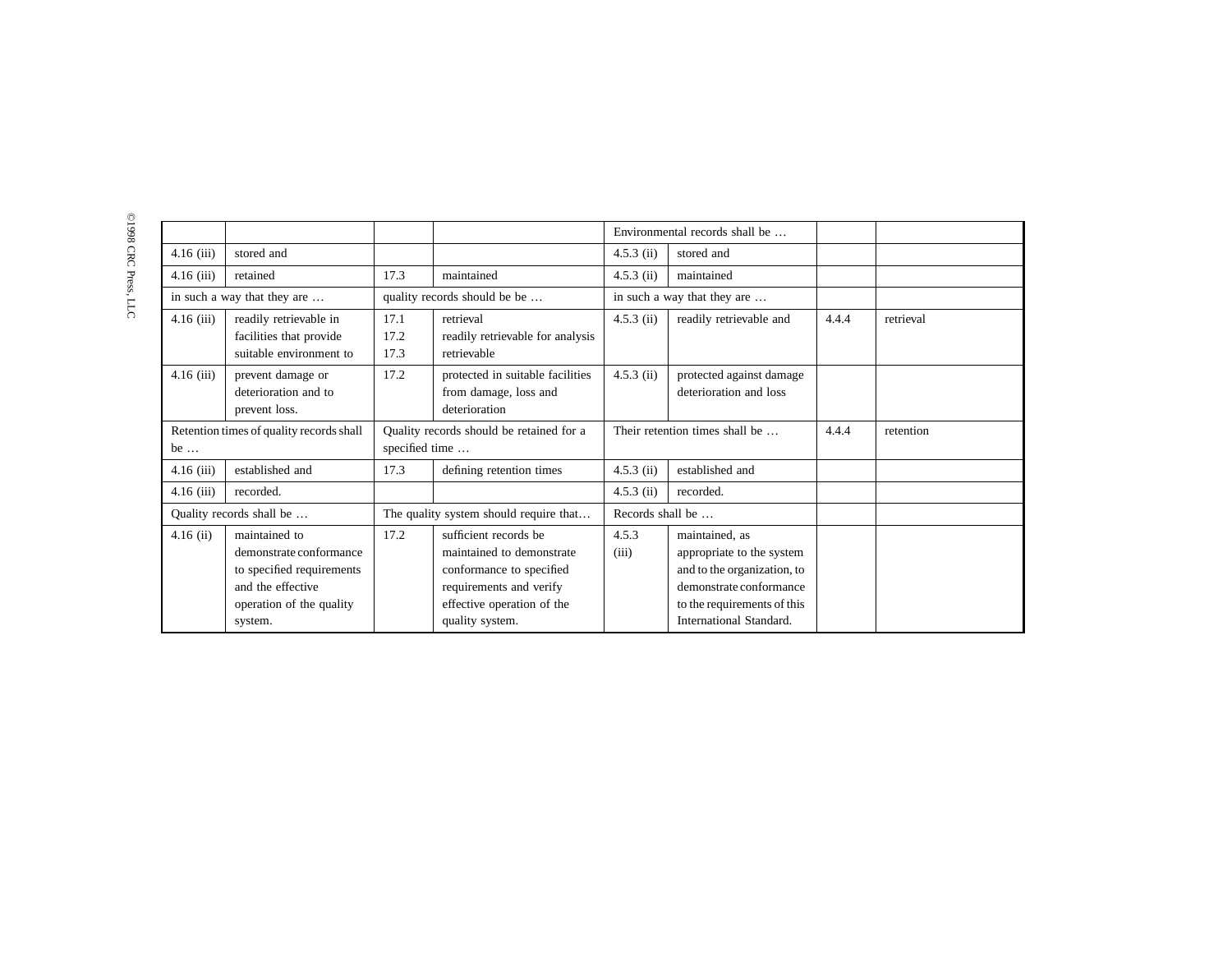# **18.3 WHAT IS A RECORD?**

A record is defined in the dictionary as a "collection of related items of information (as in a database) treated as a unit." Although a *document* control program and *records* control program appear to have some overlap, there are basic differences between them. *Document control* is mainly concerned with the establishment of procedures that ensure the quality process will function in accordance with the International Standards or any other codes and regulatory requirements. It also determines how procedures are to be created and modified or changed. In contrast, *records control* has its primary focus on the supporting documentation that verifies whether or not the procedures are effective. Records provide information to monitor and measure the quality or environmental management system and to implement the corrective action process.

## **18.3.1 TYPES OF RECORDS**

The following are examples of quality and environmental records which require control:

- Legislative and regulatory requirements
- Inspection reports
- Testing data
- Permits to operate
- Qualification reports
- Environmental aspects and associated impacts
- Training reports
- Internal audit reports
- External audit reports
- Monitoring data
- Maintenance reports
- Calibration data
- Inspection reports
- Cost reports
- Customer inquiries and questionnaires
- Customer complaints
- Details of nonconformances
- Material Review reports
- Drawings
- Material/product specifications
- Management reviews
- Meeting minutes
- Supplier and subcontractor reviews and information and
- Procedures and manuals

Records must include any charts and databases (spreadsheets) that assist in monitoring the system. As you can see this is a very long list and is by no means exhaustive.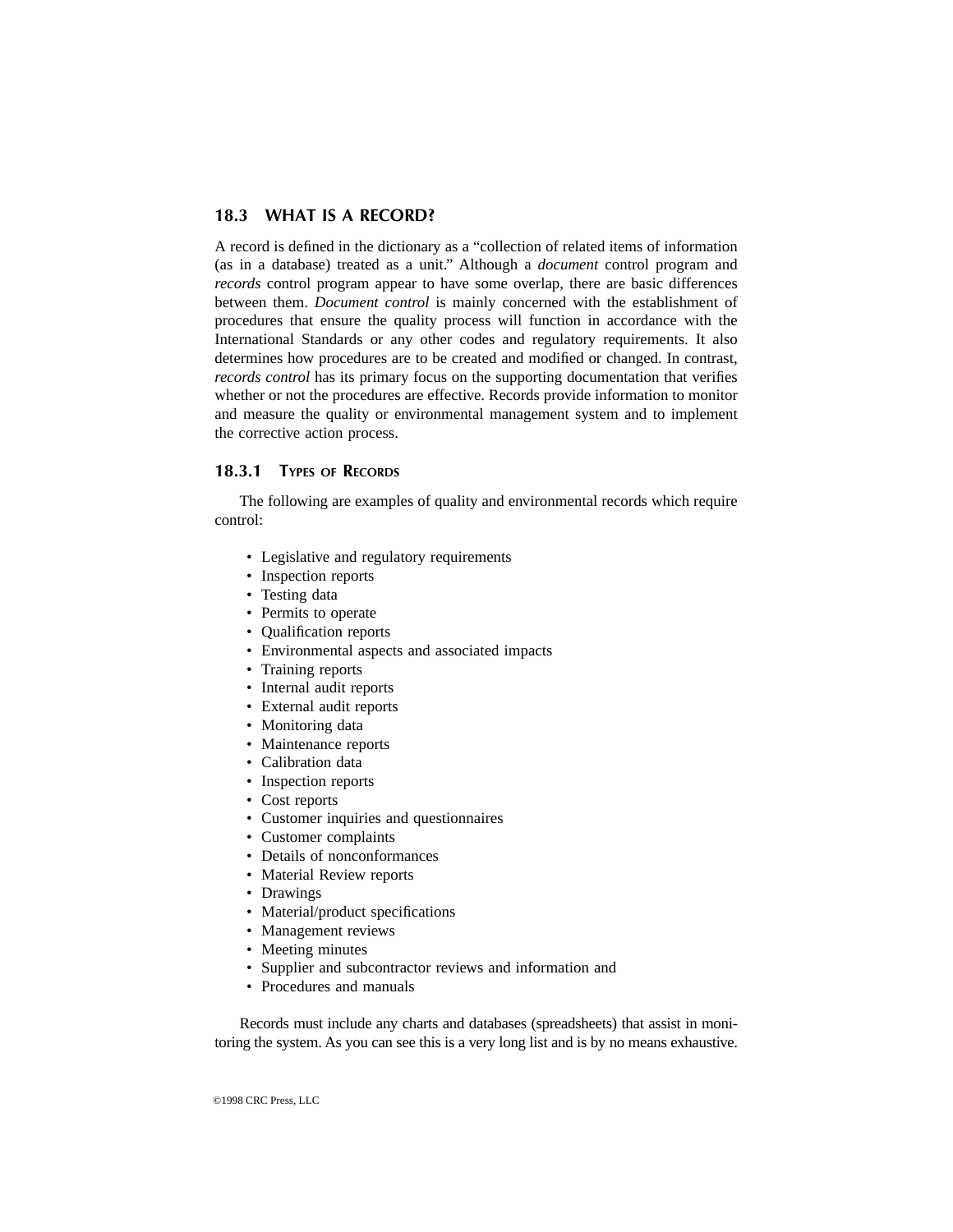### **TABLE 18.2 Records Retention Requirements**

| <b>Record Type</b>                                                | <b>Retention Time (yrs.)</b> |  |  |
|-------------------------------------------------------------------|------------------------------|--|--|
| Environmental: hazardous waste tracking logs                      | 3                            |  |  |
| Environmental: Material Safety Data Sheets (MSDS)                 | 30                           |  |  |
| Environmental: test results, waste analysis, etc.                 | 3                            |  |  |
| Environmental: air emissions monitoring                           | $\mathfrak{D}$               |  |  |
| Environmental: aspects, impacts and programs                      | $\overline{5}$               |  |  |
| Management Reviews: meeting minutes, objectives progress, etc.    | 3                            |  |  |
| Contracts: agreements with customers (i.e., POs, contracts, etc.) | 7 after warrant expiration   |  |  |
| Contracts: customer order correspondence                          | $\overline{4}$               |  |  |
| Customer: inquiries, questionnaires and complaints                | 7                            |  |  |
| Design Reviews: reports                                           | permanent                    |  |  |
| Design Reviews: laboratory notebooks                              | permanent                    |  |  |
| Design Reviews: data, drawings, specifications                    | 15 after discontinued        |  |  |
| Manufacturing: process data (i.e., charts, etc.)                  | 3                            |  |  |
| Training: education and certification records                     | 10 after termination         |  |  |
| Training: job descriptions and responsibilities                   | 5 after superseded           |  |  |
| Purchasing: Supplier purchase orders                              | 7                            |  |  |
| Purchasing: Supplier evaluations and quality data                 | 15                           |  |  |
| Purchasing: Supplier corrective actions                           | $\tau$                       |  |  |
| Audits: external and internal                                     | 7                            |  |  |
| Calibration and Maintenance                                       | 15                           |  |  |

# **18.4 RETENTION REQUIREMENTS**

In most cases, the quality system will not be affected by specific regulatory requirements for retaining records. Contractual arrangements with suppliers, subcontractors and customers will generally stipulate those requirements. Table 18.2 gives examples of suggested retention times for various quality documents. Included in this table are retention times for various environmental records and most of them are timeframes established by law. All other records, such as meeting minutes, are generally at the discretion of an organization's management and I have included arbitrary retention times for this example. This can be included in the procedure in the next section.

# **18.5 IDENTIFICATION, COLLECTION, INDEXING, STORAGE, ACCESS, FILING, MAINTENANCE, AND DISPOSITION**

In order to describe all of these requirements, I will again write a procedure based on the format utilized throughout this book. Again, this is just an example, and you must tailor yours specifically to the needs of your own organization.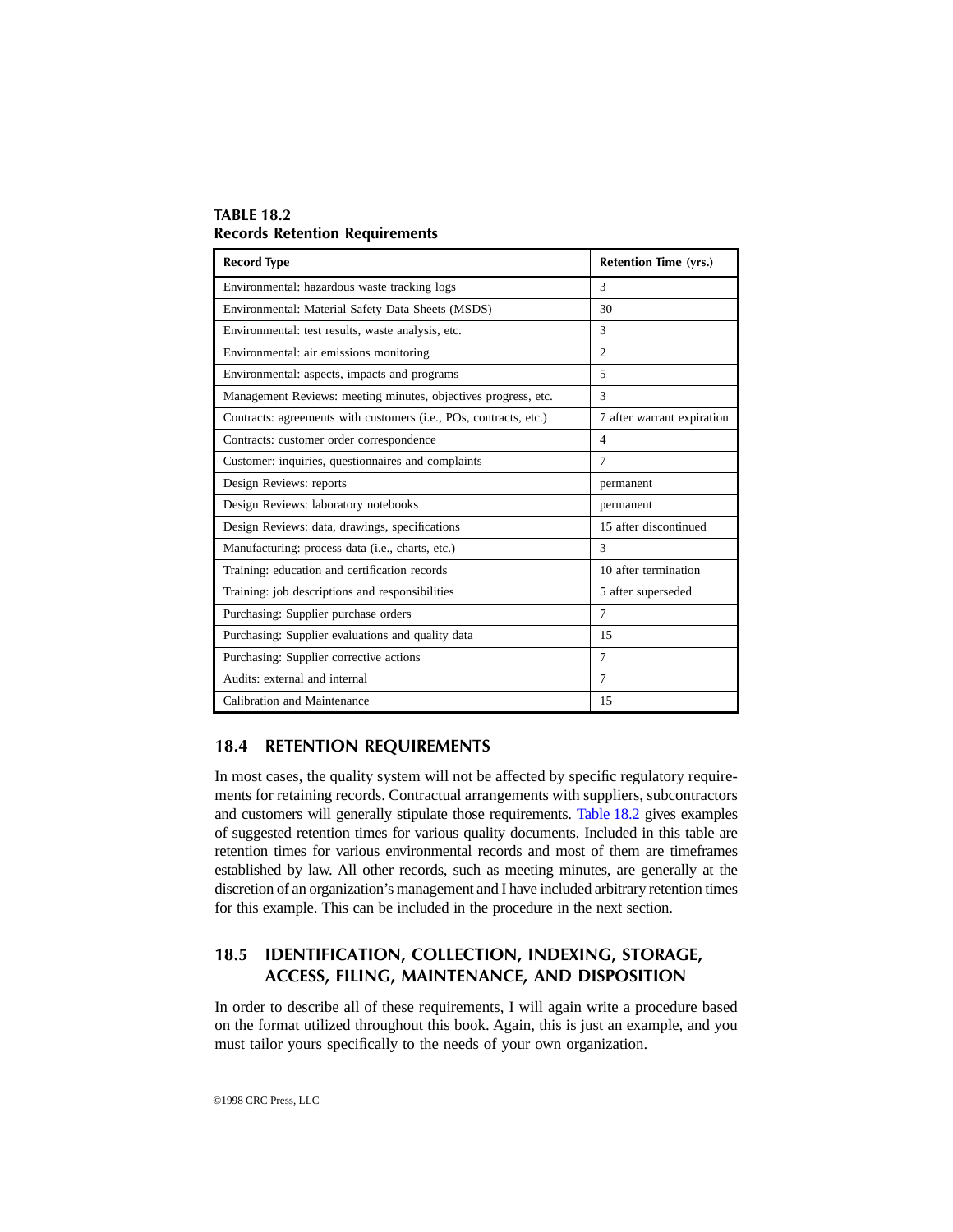**Purpose** This procedure defines the control requirements for records within the organization and outlines the methods used in the identifying, collecting, filing, storage, maintenance, retrieval and disposition of quality and environmental records.

**Scope** This procedure applies throughout the company and all personnel who generate and maintain records of any type (see list in [Appendix B\)](#page-1-0).

#### **Definition of terms**

- A *Record* is any unit of information that is recorded either on paper, microfilm, microfiche, computer tape or disk or any other media.
- An *Environmental Record* is a record maintained for either legal compliance (EPA), international standards or company requirements
- A Quality Record is a record that is evidence of conformance to product specifications, technical requirements, contracts and regulatory authorities (ISO 9001).

#### **Referenced documents**

- ISO 14001, Element 4.5.3, Records
- ISO 9001, Element 4.16, Control of Quality Records

#### **EH&S precautions** NA

**Precedence** If there is a conflict between this procedure and a customer requirement or regulatory agency, the latter shall take precedence.

#### **Responsibilities**

- Each department or area which maintains records of any type shall be responsible for complying with the requirements of this procedure.
- Each department or area is responsible for proper labeling and packaging of records and contacting storage vendor for permanent storage.

#### **Procedure**

#### *Collection and Filing*

• All records are collected at the point of origin and filed. Types of records are listed in [Appendix A.](#page-0-0)

#### *Retention*

- Retention times for records are listed in [Appendix A.](#page-0-0)
- All records are to be retained for the minimal time period indicated.
- A master file shall be kept by each department or areas as to what records have been sent to permanent storage.

#### *Transfer to Permanent Storage*

- Fill out proper storage vendor forms.
- Fill out proper labels and affix to each package, box or carton.